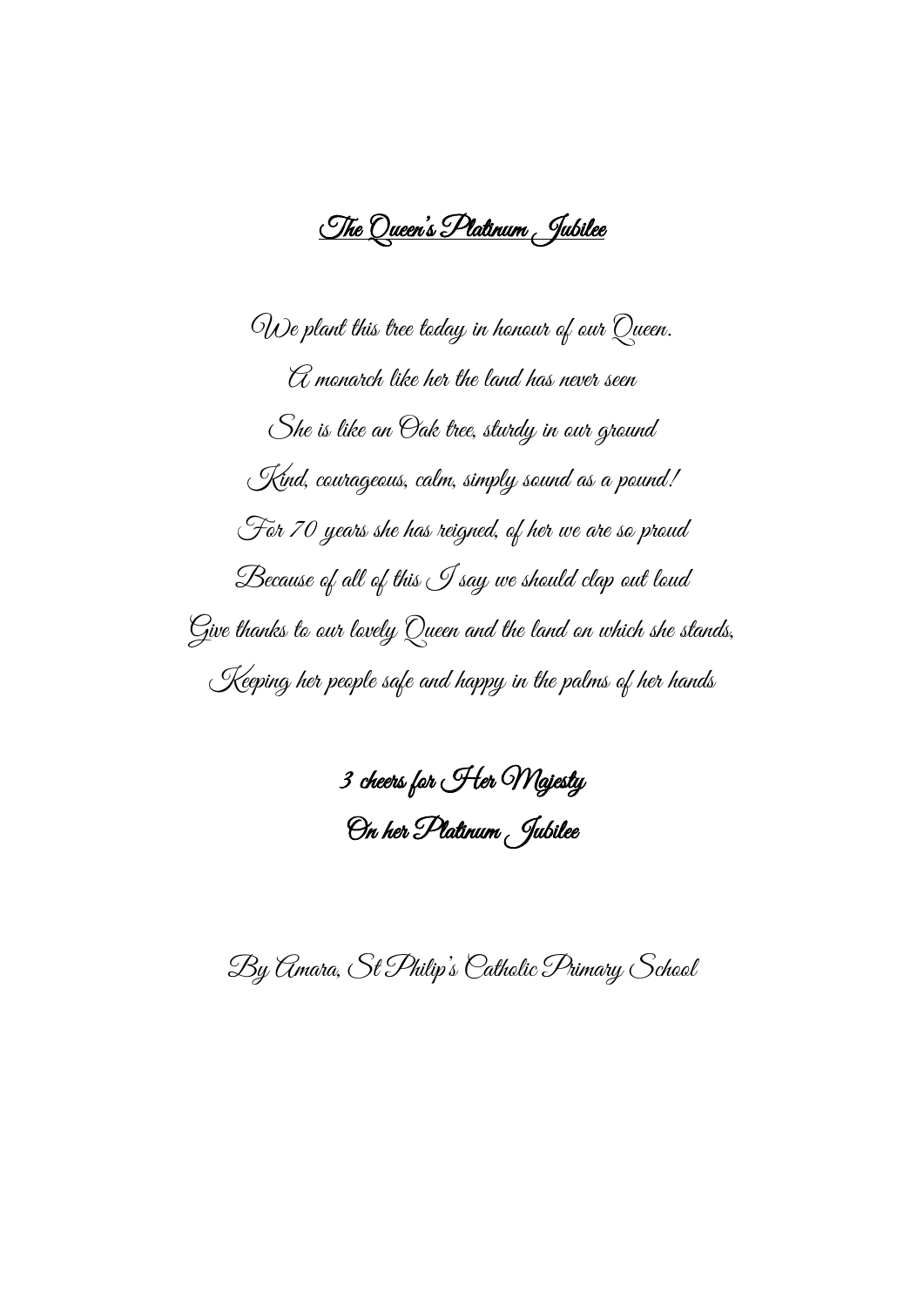Jubilee Poem

Her glorious triumph we proclaim; Queen Elizabeth, her royal name;  $\mathcal {A}$  wondrous ruler of far and near; Being the Queen her joyous career.

It is the Queen's Jubilee; In her honour we shall sprout a tree.

In Jubilee Gardens, with townsfolk standing round;  ${\mathcal{A}}$  commemorative medal and seeds planted in the ground; The grand celebration for Her Grace's Platinum Jubilee; Is celebrated by the life of a very memorable tree.

> It is the Queen's Jubilee; In her honour we shall sprout a tree.

For 70 years the Commonwealth has been loved by her; But in this world a platinum jubilee has never before occurred; The crowds cheer and shout while feasting on their food; As a token of our loyal nation's devoted gratitude.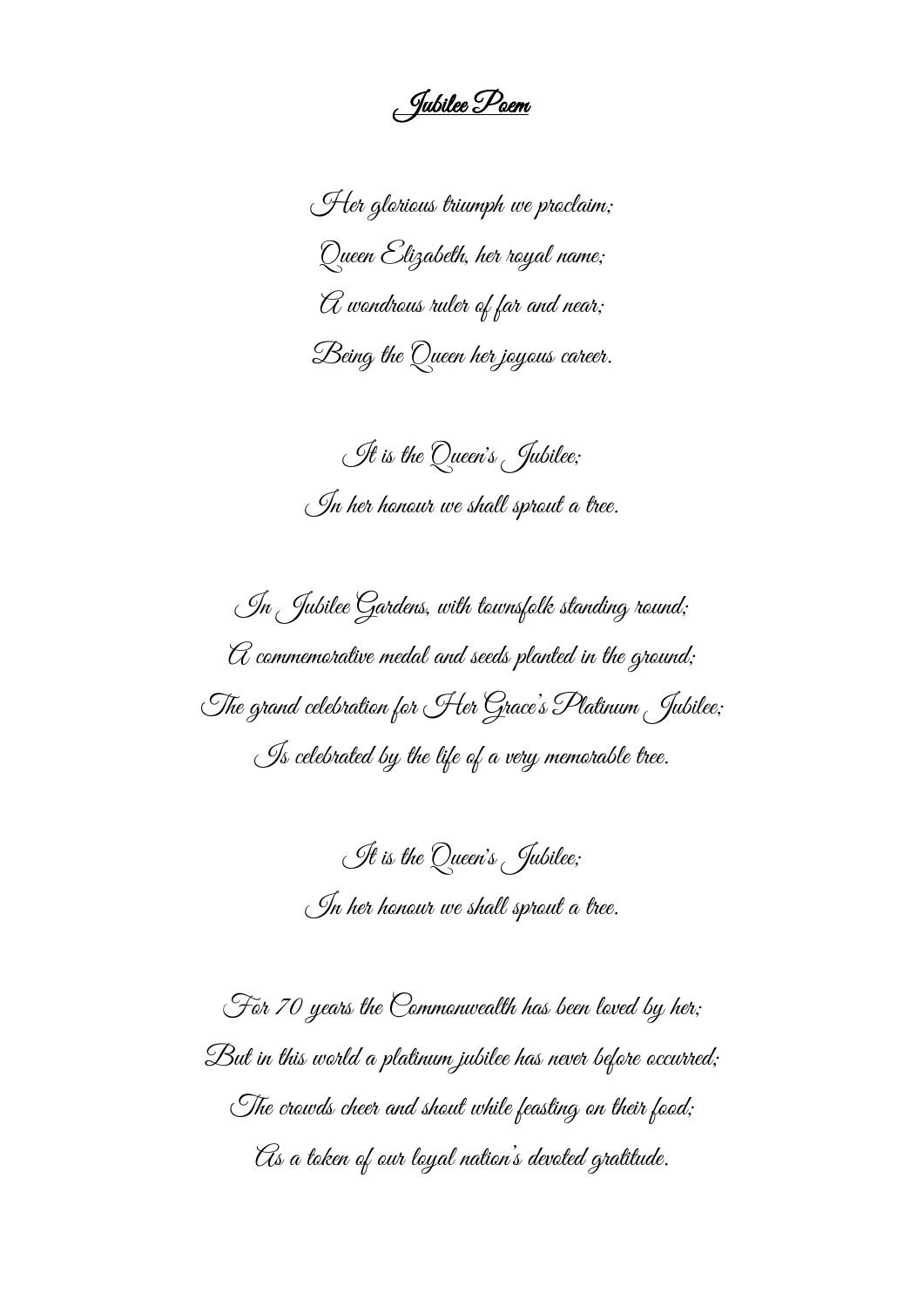It is the Queen's Jubilee; In her honour we shall sprout a tree.

People will leap up from their seats And celebrate joyously in the streets; The monarch will celebrate in Buckingham Palace And we will make sure no tree is helpless.

> It is the Queen's Jubilee; In her honour we shall sprout a tree.

> God who put us on this earth Made us see what each tree is worth; I think that I shall never see  ${\mathcal{C}}$  poem as lovely as a tree.

> It is the Queen's Jubilee; In her honour we shall sprout a tree.

We will show the utmost respect; Our gift of nature we shall protect.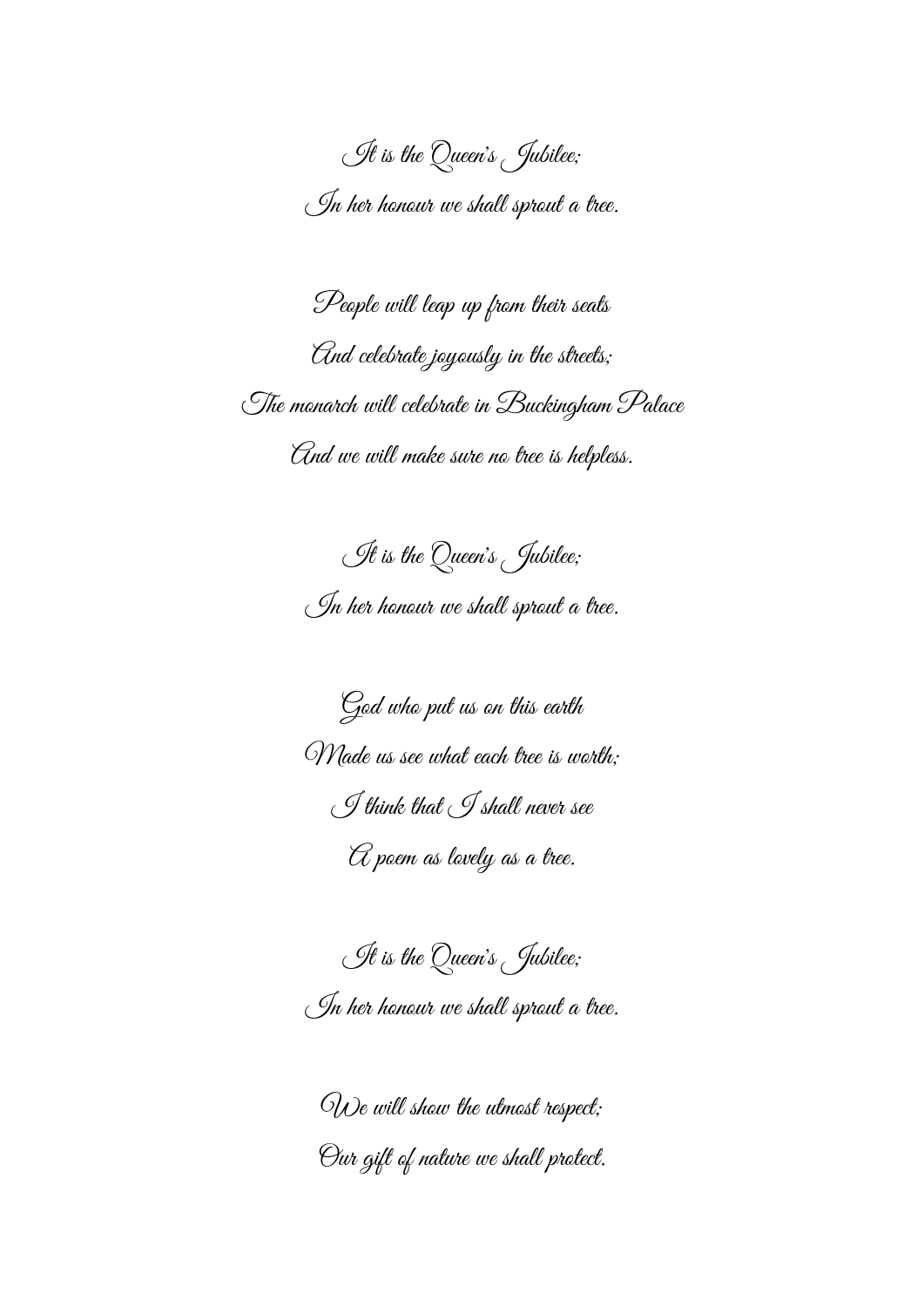I think that I shall never see a poem as lovely as a tree.

This is the Queen's platinum Jubilee; For this occasion, we shall start the life of a tree. Today we plant a memorable tree In honour of The Queen's Green Canopy.

By Children from Arundel Church of England Primary School